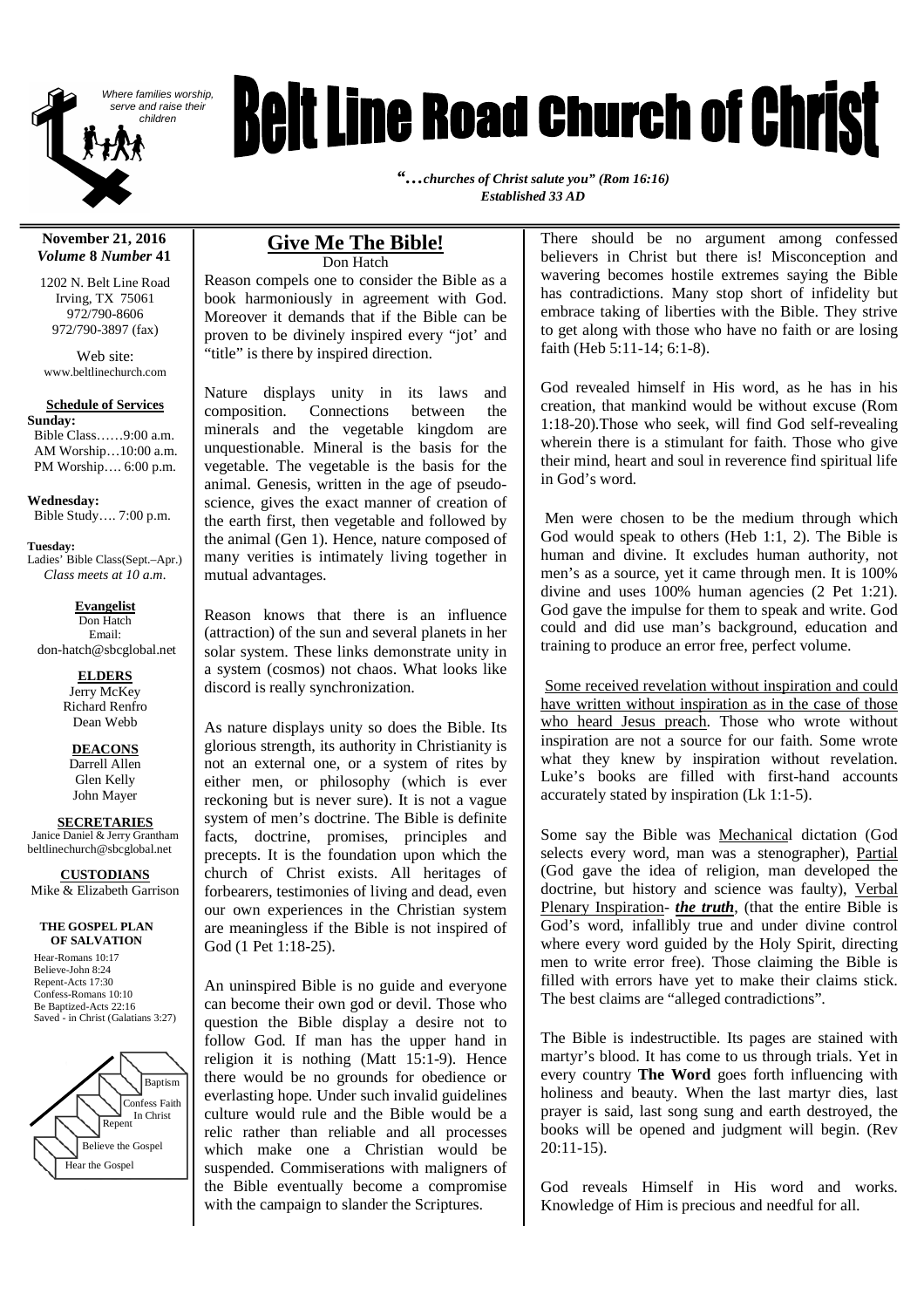## **FAMILY CARE A Message from Our Shepherds**

Hope every one of you have a Safe and Happy Thanksgiving this week. Every day to Christians is a Day of Thanksgiving and Blessings from God. If Christians have a day of Thanksgiving, it is the First Day of Each Week, when we come together to Worship the True and Living God, and Obey his commands. Matt. 6:33 "SEEK YE FIRST THE KINGDOM OF GOD, AND HIS RIGHTEOUSNESS, AND ALL THESE THINGS SHALL BE ADDED UNTO YOU".

The Elders & Deacons believe it is very important and beneficial for everyone to participate by being an active example. We are having several opportunities with visitors coming our way at just about every service. Only when we are present can we extend a hearty "thank you for coming & invite them back". Being Christ like is living and practicing what God has commanded! Belt Line needs to continue being a shining light in this community and to the world.

The Encyclopedia Americana once said this about the CHURCHES OF CHRIST. "Though these churches are all free and independent of any general hierarchy, each local congregation has elders to oversee its affairs and deacons to assist them, yet they are united in a common faith, and voluntarily co-operate in sending missionaries, and in doing benevolent work under the direction of local churches. Membership depends only on (1) faith in and confession of Christ as the Son of God, (2) repentance of sin and (3) baptism by immersion. Their worship consists of the five acts specifically authorized by the New Testament: (1)reading and preaching the Bible, (2)observing the Lord's Supper, (3)contributing money to the Lord's work, (4)praying, and (5)singing (acapella) Psalms, hymns, and spiritual songs.

In faith and practice they date back to the founding of the church of the New Testament on the first Pentecost after Jesus' resurrection. They call for a complete return to the New Testament, and seek to restore in their worship, organization, and live the pattern of New Testament Christianity. Rejecting all party names, creeds and organizations in their abhorrence divisional denominationalism in Christendom, and they plead for unity of all believers on the basis of the Bible alone.

The very nature of this fellowship is free Christians make it impossible to trace without interruption specific groups back to the day of Pentecost. It is known that during the 17th century there were churches of Christ in England. Late in the 18th century a restoration movement swept over the United States and resulted in a rapid growth of such churches. In at least six different sections of our nation, men independently began to preach a return to the Bible, urging their hearers to become Christians only and not to affiliate with any sect." The Encyclopedia Americana gives the truth about the Churches of Christ. Have a great week serving God! Pray for our sick and Shut-ins. **Dean Webb**

#### **Eternal Hell-Objections Considered**

**Many object** to an eternal punishment. Taking up all of the objections would be a hopeless task. The fertile minds of the objectors have devised endless reasons not to believe in a God who condemns sin and the sinner.

**God is love**, some would say, therefore He cannot condemn sinners to a devil's hell (Matthew 25:41). There is an age when mankind becomes accountable for actions. At that point any sin, [missing of the mark], places their souls in jeopardy. Some have falsely concluded that God will never cast his creatures into hell and its endless woes. The Bible says God is light and between "light and darkness" there is no fellowship. God's love is not a sentimental passion which overrides His moral singularity. God's love is a holy love and He hates evil (Psalm 5:5). The Scriptures speak more of God's anger and wrath than of His love and compassion. To argue that God is love and because of this He will not condemn anyone by inflicting eternal torment is to ignore other factors of God's personality such as light and holiness. God is not measured by human wisdom!

**God is just!** Often the classic statement made is that God is just and it would be unjust to damn anyone to hell. "To place any of His erring creatures in an eternal perdition just seems unjust of God!" These detractors have passed judgment on the justice of God (these are the ones who say "judge not"). They say it is inconsistent with God's righteousness to condemn anyone. They have determined what the best way to vindicate God's equity is. Sin saps the mind of its power to reason what is righteous or sinful. Sin makes the conscience innocuous, perverts discipline, degenerates the heart and causing mankind to be inadequate for making just decisions of right and wrong (Romans 1:24,25). These detractors of God are infected with sin and affected by it to the point that they are incapable of making a true estimate of the due merit of sin. A company of sinners (criminals) cannot pass judgment on the impartiality or virtue of a law which condemns them. God is not measured by human ideals. To deny justice is to deny grace. If endless misery is unjust, then exemption from it must be the **sinner's right**. If so his salvation could never be attributed to the divine, unmerited favor brought by the cross of Calvary. It also must mean that in the "core doctrine" of Christianity, all have sinned and the wages of sin is death, is fallacious. If sinners reject eternal bliss, is there any reason why they should complain against justice casting them into an eternal hell? If there is never-ending evil in sin, there is a perpetual punishment owed as a reward. God is not measured by human symposiums!

**God is holy!** Because of His holiness He regards sin with disgust and abhorrence. Some have said that God will ultimately triumph over sin and evil by banishing it from the universe or His character will be nullified. But against this **sophistry** is the reply that God did not prevent sin from entering into the world and He has permitted it to remain for thousands of years. God is holy and can allow sin to exist. God allowed mankind to be free moral agents. God's holiness will triumph by the incarceration of its every foe in a place where they will not damage, nor torment His holy ones any more. His holy hatred of sin is witnessed by a lake of fire where He will demonstrate the final and utter defeat of Satan. God is not measured by human patterns.

**God is merciful!** Mankind sins! Some require that divine mercy will intervene, punishment be revoked or the sentence modified and the term shortened because God is merciful. These say eternal punishment does not harmonize with mercy. Hell is not the loss of being, but of wellbeing. God can cast into hell is the reason assigned for man to fear Him when they do evil (Lk 12:5; Matt 10:28). **Don Hatch**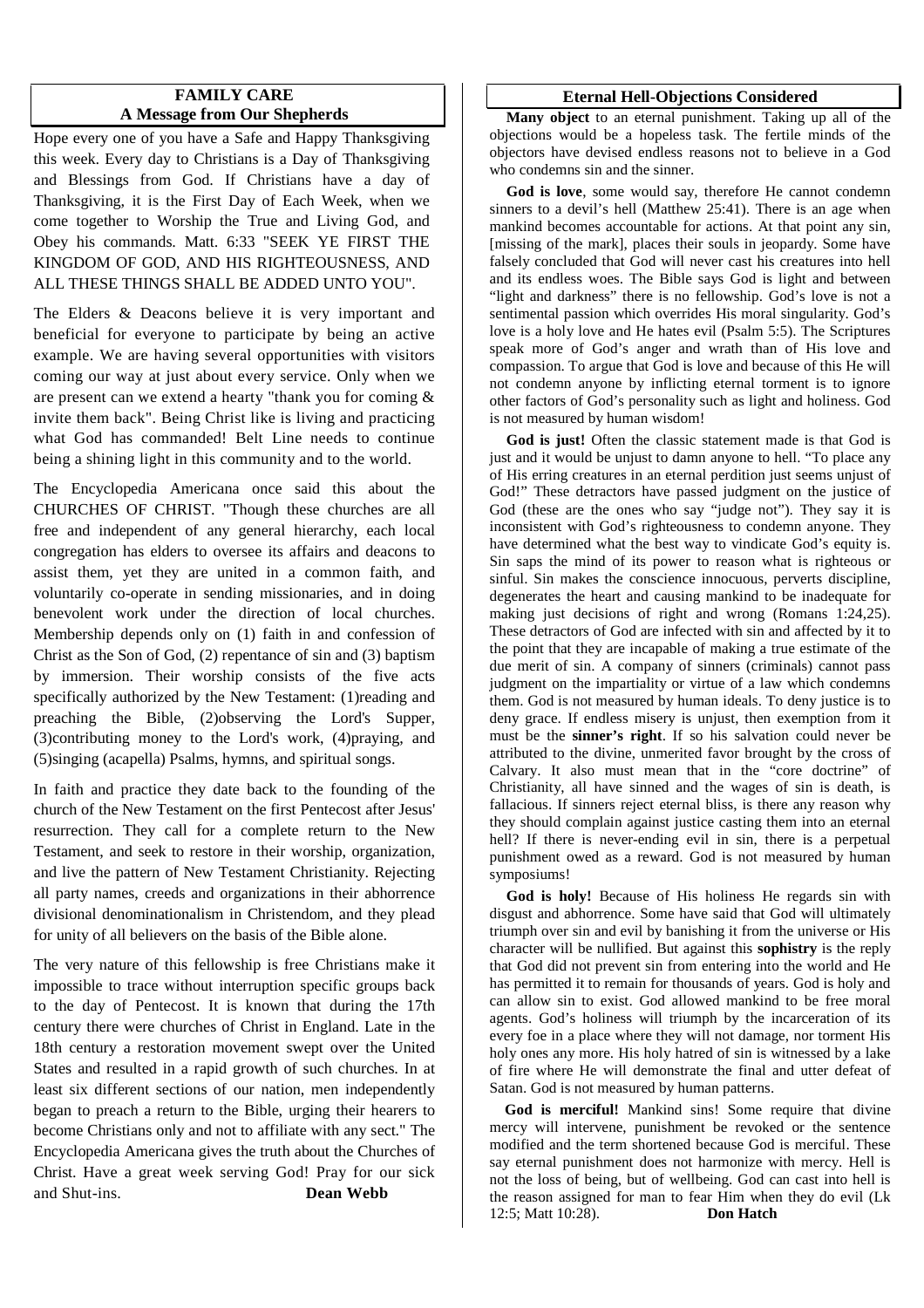News at Belt Line **FAMILY NEWS:** Call in your information to the office at: 972-790-8606 by Sunday evening

#### **ASSIGNMENTS FOR November**

#### **GREETERS:**

- November 27 Front Foyer Bill & Linda Matthews Back Foyer – Mike & Elizabeth Garrison
- December 4 Front Foyer Bobby Allen & Jerry Grantham Back Foyer – Dale & Katherine Cox

**Communion Preparation:** Jerry Grantham

**Contribution Counters:** Bobby England & Mike Garrison

## **SERMONS**

November 27 – a.m. "Abide In The Teachings" 2 John 9-11 p.m. "Faithful Work" 3 John 5-8

## **HAVE YOU INVITED SOMEONE TO WORSHIP THIS WEEK?**

*Ongoing Health Concerns:* Bobby Bowen, Jane Easter, Dessie Ross, Don & Margaret Lewis, Frances Tipton, Deidra Sutton, David & Faye West, Laquita Baker, Glen Kelly, Mike Garrison, Lauren Roses, Nellie Melvin, Alice Worthy, Carol Swinney, Sissy Allen

*Home Bound Members***:** Helen Thomas, Mary Walker, Dessie Ross, Gearldean Jones

*Nursing Homes***: Elsie Nanny** – Avante **Frances Tipton** – Arlington Rehab **Max Melton** – Northgate Plaza

*Military***:** Chris & Abigail Mathews

| <b>EVENTS</b>                                                                                                                                                                                                                                         | <b>PRAYER CONCERNS</b>                                                                                                                                                                |  |
|-------------------------------------------------------------------------------------------------------------------------------------------------------------------------------------------------------------------------------------------------------|---------------------------------------------------------------------------------------------------------------------------------------------------------------------------------------|--|
| <b>MISSION PRINTING – Mission Printing will meet</b><br>every <b>SUNDAY</b> at 4:00 p.m. in the Jr. Auditorium to<br>collate and staple tracts to be sent all over the world.<br>Please come help us and enjoy the wonderful<br>Christian fellowship. | Recovering:<br>Alice Worthy is now home from the hospital and is<br>doing much better. Please keep her in your prayers.<br>Bobby England's grandmother fell and fractured her<br>hip. |  |
| <b>LADIES BIBLE CLASS - Will be dismissed this</b><br>week November 22 for Thanksgiving. Happy<br>Thanksgiving to everyone.                                                                                                                           | Amber Vaughan had a wreck last Wednesday morning<br>and totaled her car. Amber was not hurt.<br><b>Mary Curtis</b> had successful hip surgery on the $15th$ and                       |  |
| Ladies – please invite your friends and neighbors to<br>attend each Tuesday morning with you.                                                                                                                                                         | is now home.<br>The Walker's son, Michael had successful back surgery<br>on the 15 <sup>th</sup> and is now in Rehab.                                                                 |  |
| Wednesday night, November 23 <sup>rd</sup> we will<br>meet in the auditorium for a devotional due to<br>the holidays.                                                                                                                                 | Sympathy:<br>Mary Jackson (former member) passed away Sunday<br><b>November 13.</b> Services were at Brown's Funeral Home<br>on Friday November 18.                                   |  |
| A very special <i>Thank You</i> to all the ladies who<br>prepared food for the Solo Sister's Luncheon on the<br>12 <sup>th</sup> . We were blessed to be entertained by Beverly<br>McKey's granddaughters. They are very talented<br>young ladies.    | <b>Special Prayer Requests:</b><br>Amber Vaughan has requested prayers on behalf of her<br>friend Alex Cervantes who is dealing with kidney<br>failure.                               |  |